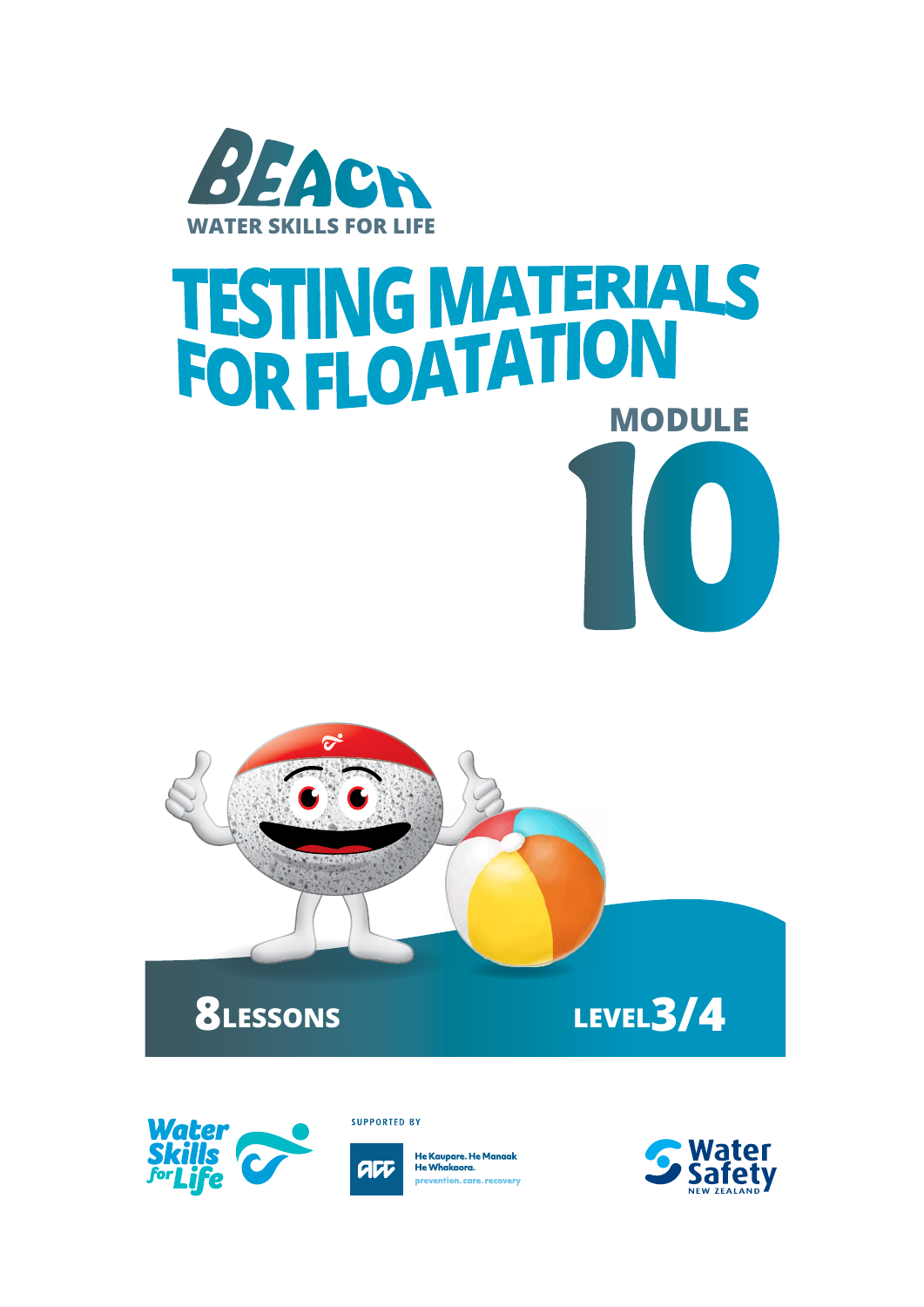



## **TESTING MATERIALS<br>FOR FLOATATION**

#### **DESCRIPTION**

**Staying afloat in the water can take a lot of energy for people especially for a lengthy time period. Anyone ending up in the water unintentionally can also create panic and confusion. This module aims to help students learn about non traditional floatation devices, including regular household items and how to use them as floatation aides if necessary.** 

#### **ACHIEVEMENT OBJECTIVES**

#### **Level 3**

**Personal Health and Physical Development Safety and Risk Management:** Students will identify risk and their causes and describe safe practice to manage these.

**Movement Concepts and Motor Skills**

**Science and Technology: Students will** participate in and describe how their body responds to regular and vigorous physical activity in a range of environments i.e. Hypothermia.

**Healthy Communities and Environment**

**Rights, responsibilities, and law:** Students will research and describe current health and safety guidelines and practices in their school and take action to enhance their effectiveness (i.e. water safety rules, how to recognise a rip or hypothermia).

#### **Level 4**

**Personal Health and Physical Development Safety and Risk Management:** Students will access and use information to make and action safe choices in a range of contexts

**Movement Concepts and Motor Skills Science and Technology:** Students will experience and demonstrate how science, technology, and the environment influence the selection and use of equipment in a variety of settings.ie tides, waves, wetsuits, life jackets

**Healthy Communities and Environment Rights, responsibilities, and law:** Students will specify individual responsibility and take collective action for the care and safety of other people in their school and in the wider community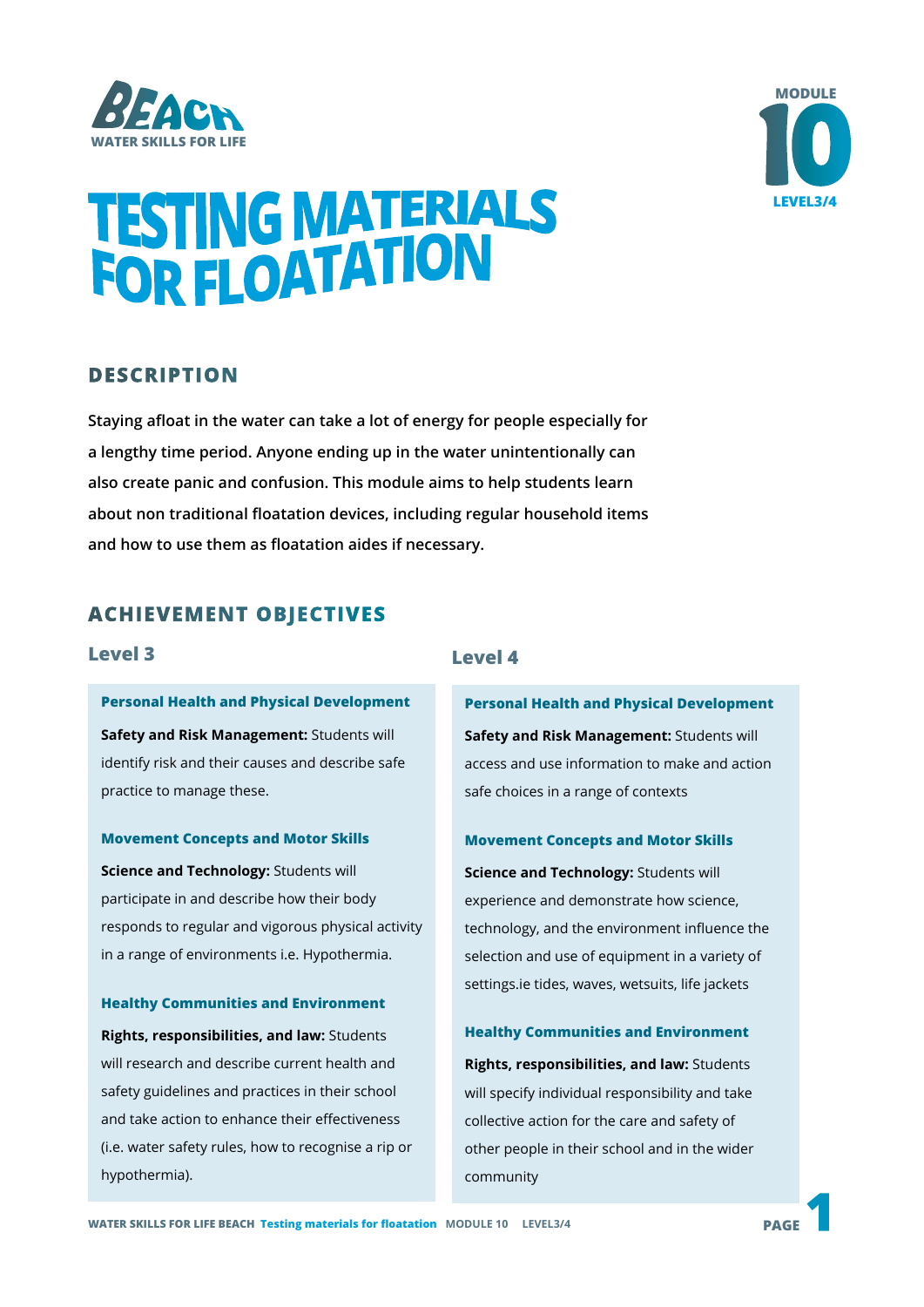#### **Level 3 & 4**

#### **Science**

#### **Nature of Science**

#### **Investigating in Science**

Build on prior experiences, working together to share and examine their own and others' knowledge.

Ask questions, find evidence, explore simple models, and carry out appropriate investigations to develop simple explanations.

#### **Physical world**

Explore, describe, and represent patterns and trends for everyday examples of physical phenomena, such as movement, forces, electricity and magnetism, light, sound, waves, and heat.

#### **Level 3 Technology**

#### **Technological Practice**

**Planning for practice:** Undertake planning to identify the key stages and resources required to develop an outcome. Revisit planning to include reviews of progress and identify implications for subsequent decision making.

**Brief development:** Describe the nature of an intended outcome, explaining how it addresses the need or opportunity. Describe the key attributes that enable development and evaluation of an outcome.

**Outcome development and evaluation:** investigate a context to develop ideas for potential outcomes. Trial and evaluate these against key attributes to select and develop an outcome to address the need or opportunity. Evaluate this outcome against the key attributes and how it addresses the need or opportunity.

#### **Technological Knowledge**

**Technological modelling:** Understand that different forms of functional modelling are used to inform decision making in the development of technological possibilities and that prototypes can be used to evaluate the fitness of technological outcomes for further development.

**Technological products:** Understand the relationship between the materials used and their performance properties in technological products.

#### **Nature of Technology**

#### **Characteristics of technological outcomes:**

Understand that technological outcomes are recognisable as fit for purpose by the relationship between their physical and functional natures.





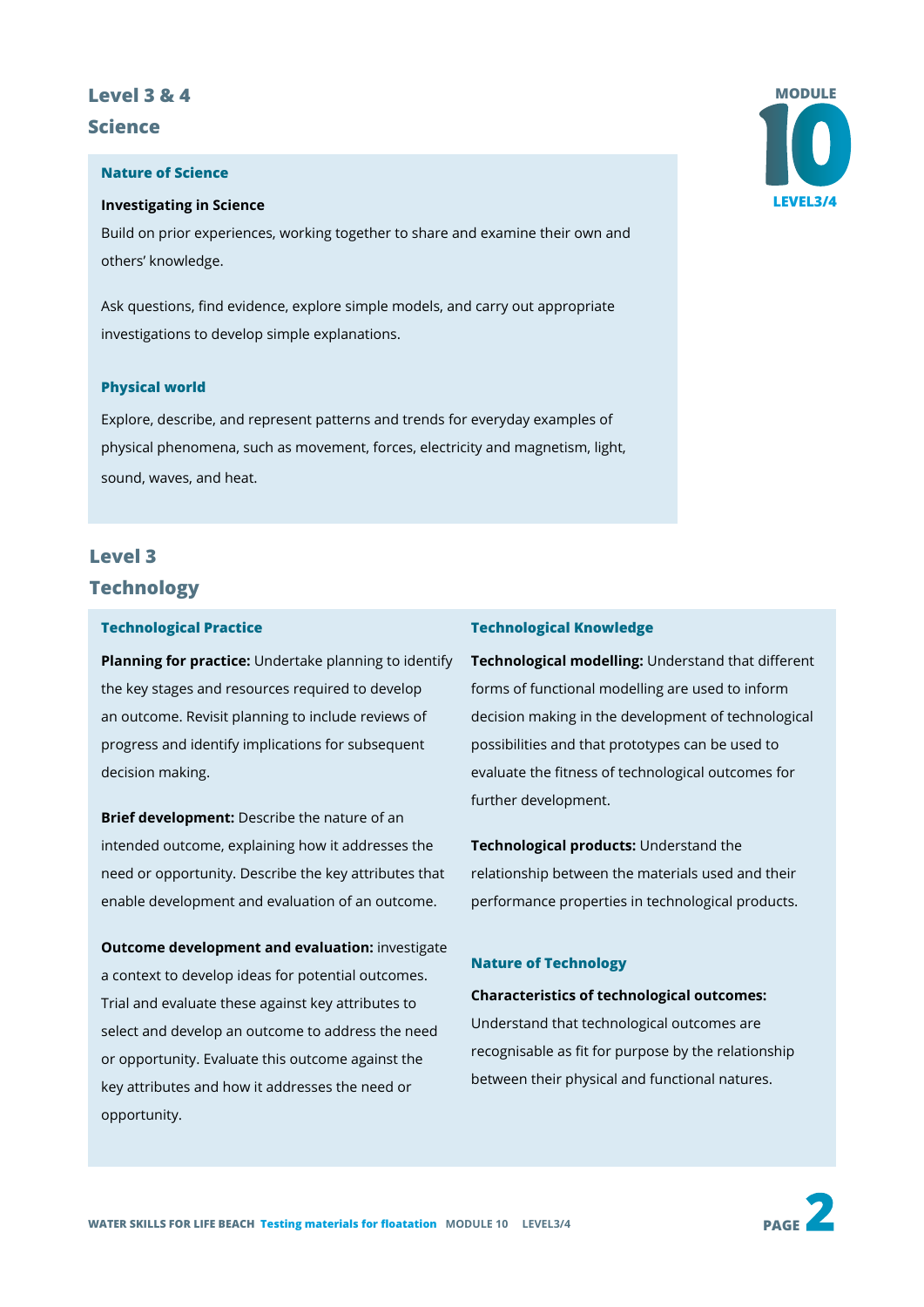#### **Level 4**

#### **Technology**

#### **Technological Practice**

**Planning for practice:** Undertake planning that includes reviewing the effectiveness of past actions and resourcing, exploring implications for future actions and accessing of resources, and consideration of stakeholder feedback, to enable the development of an outcome.

**Brief development:** Justify the nature of an intended outcome in relation to the need or opportunity. Describe the key attributes identified in stakeholder feedback, which will inform the development of an outcome and its evaluation.

**Outcome development and evaluation:** Investigate a context to develop ideas for feasible outcomes. Undertake functional modelling that takes account of stakeholder feedback in order to select and develop the outcome that best addresses the key attributes. Incorporating stakeholder feedback, evaluate the outcome's fitness for purpose in terms of how well it addresses the need or opportunity.

#### **Technological Knowledge**

**Technological modelling:** Understand how different forms of functional modelling are used to explore possibilities and to justify decision making and how prototyping can be used to justify refinement of technological outcomes.

Technological products: Understand that materials can be formed, manipulated, and/ or transformed to enhance the fitness for purpose of a technological product.

#### **Nature of Technology**

**Characteristics of technological outcomes:** Understand that technological outcomes can be interpreted in terms of how they might be used and by whom and that each has a proper function as well as possible alternative functions.

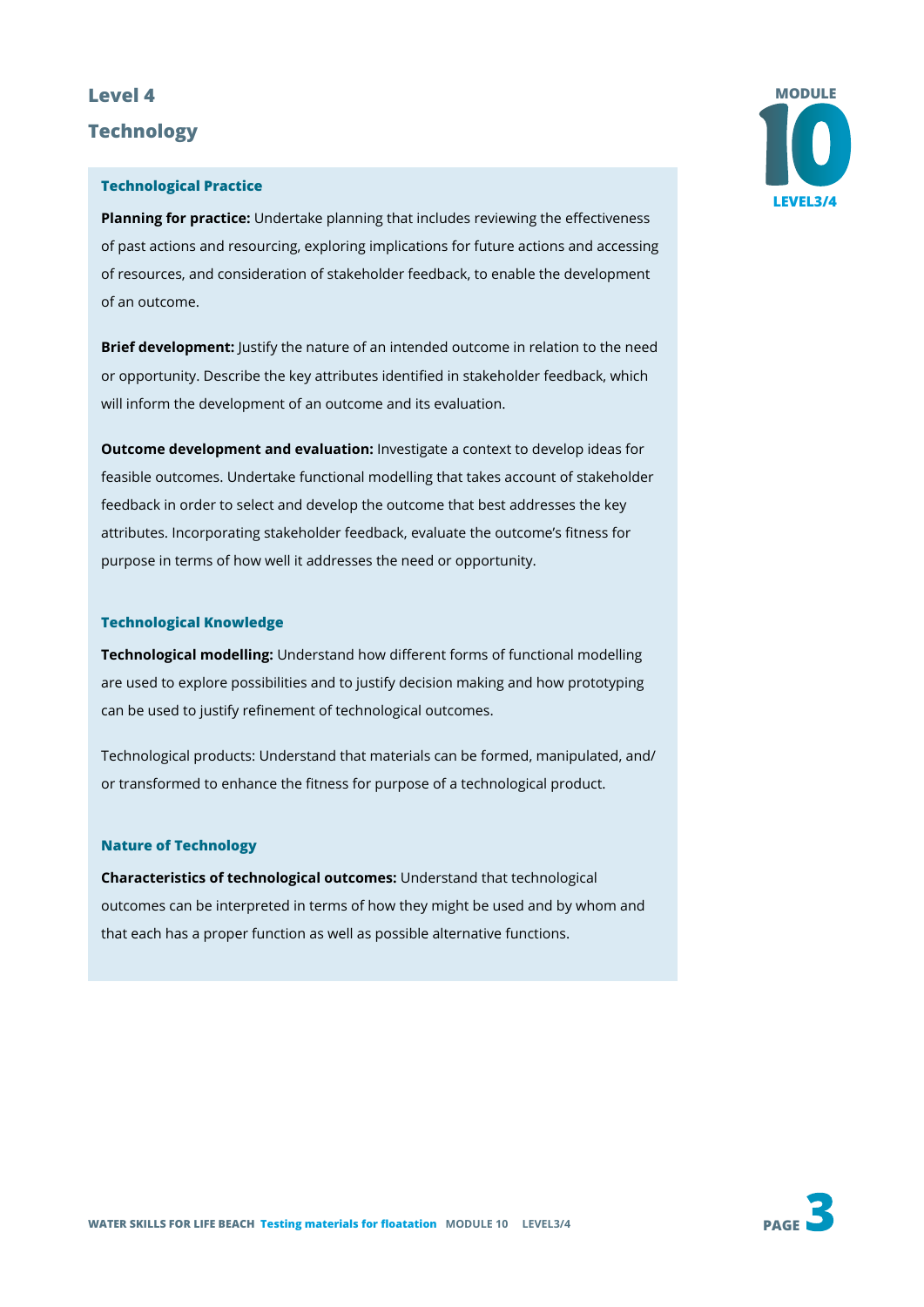#### **LEARNING INTENTION**

- NZ stories where floatation devices and survival methods were used
- Survival methods in the water
- Predict, test and evaluate the use of everyday objects and materials as floatation aids
- Understand and demonstrate the 'help' signal
- Responding to the 'help' signal

#### **SUCCESS CRITERIA**

#### **Students can**

- Practice survival methods in the water
- Work within a group to predict, test and evaluate the suitability of regular items as floatation aids
- Write a statement saying which items they'd grab if they were at the beach to help someone float
- Demonstrate the help signal and provide others with a floatation aid

#### **KEY COMPETENCIES RESOURCES**

#### **Participating and Contributing:**

- Participate in group and independent tasks
- Contribute ideas to group and class discussions

#### **Managing Self:**

- Manage time and behaviour effectively in group activities
- Listen carefully to and follow instructions in a range of environments (i.e. pool, classroom, beach)

#### **Thinking:**

• Think about which items will be useful to rescue someone needing help in the water

#### **Using language, text and symbols:**

- Read, comprehend and evaluate New Zealand survival stories
- Research and record scientific concepts and personal observations

#### **Relating to others:**

- Be respectful of other group members' ideas
- Actively listen to other group members

NZ survival stories (digital or printed copies), True or False activity sheet containing statements and room for explanations, group topic book to record work, materials for creating floatation devices (to be collected by the students), items that float and sink for use on the pool (Chilly bins, plastic bottles, balls, ropes/skipping ropes),

#### **ASSESSMENT ACTIVITIES**

- Demonstrate survival floating using personal buoyancy
- Demonstrate and respond to the 'help' signal
- Determine what objects sink and float and why
- Design and create a floatation device that will keep at least 4 people afloat



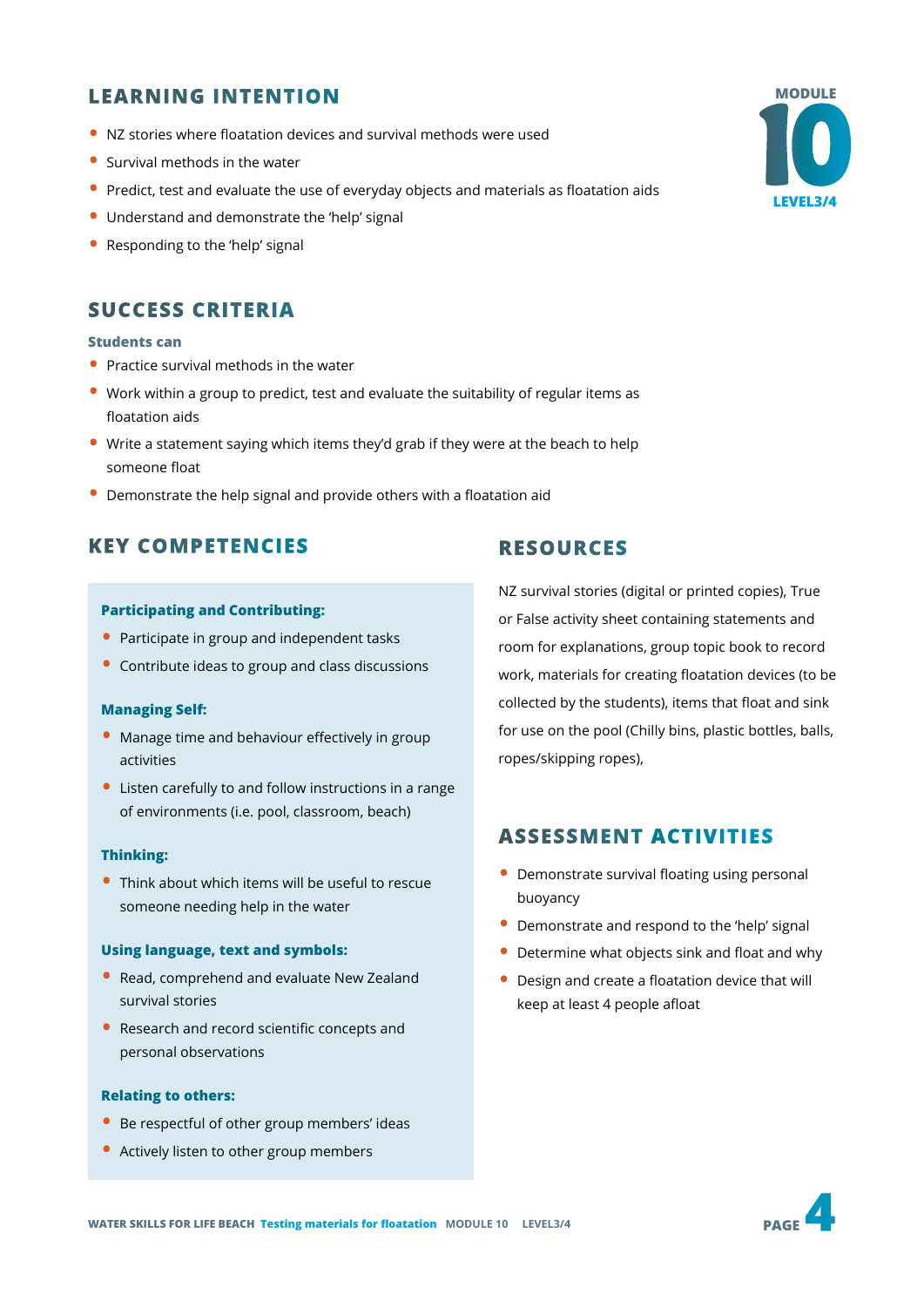

#### **1 Tuning In**

**Class Discussion:** introduce the topic of testing materials for floatation to the students. Ask the students: What do you know about floatation? Do you think knowing about floatation is important for going fishing/swimming? Why? What everyday objects do you know of float/sink? What objects that you know of help us to float in the water?

#### **Activity:**

#### **Reading/Comprehension Questions**

**Ask students** to read one of the articles below and answer the following questions about it:

**Saved by Sea Rubbish** or **Sailor rescued after 14 hours in remote Pacific had 'a lot go right for him**'

**Tinnie sinks, trio cling to chilly bin**

**Fishermen left clinging to chilly bin saved in second water rescue near Thames in a week**

**Rob Hewitt survives three nights lost at sea in Wellington**

- How did the people/person end up needing to be rescued?
- What helped them to survive while they awaited rescuers?
- What could they have done to prevent ending up stranded at sea?
- What skills do you think are important to have if you get stranded at sea?
- What happens to our bodies if we are in the water for too long?



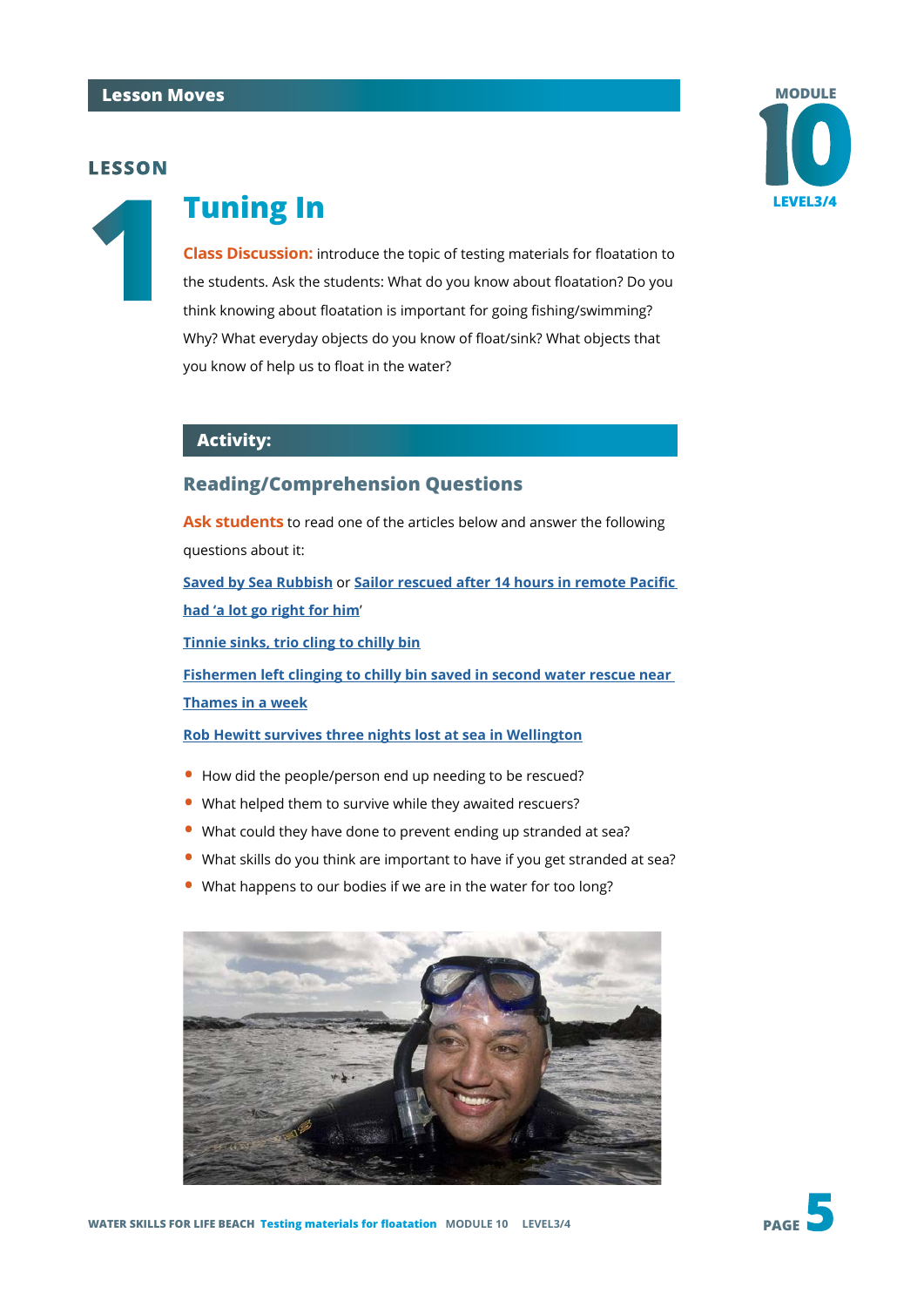**to**

**3**



### **LEVEL3/4 Finding Out/ Sorting Out 2**

#### **Activity: True or False?**

**Split the students into groups** of 4. Give the students the following

statements to investigate:

- Heavy objects always sink
- Big objects always sink
- All rocks sink
- All wood floats
- Air trapped inside things help them float

**Ask students** to identify whether each statement is true or false and provide evidence to justify their answer. Allow students to investigate by physically testing and researching online. Once students have finished allow them to share their findings with the class.

**Class Discussion:** Discuss the articles read in the previous lesson and how everyday objects can be used as emergency floatation aids.

**Pose the inquiry question:** What everyday objects can we use to create a floatation device that will keep all group members afloat?

**Discuss the inquiry question** in more detail and how students can use the knowledge gained in the True or False activity to assist them with their inquiries. **Ask the students** to form groups of 4-6 to conduct an inquiry into this question. Make sure students know that the materials they use must be low cost or free. **Ask the students** to develop a plan that identifies the key stages and materials they will use to make their floatation device. Co-construct a brief with the whole class so everyone is clear on what the intended outcome is and what key attributes their floatation device must have. Students may want to identify their own key attributes specific to their creation. Students may record their research and project ideas in a group modelling book.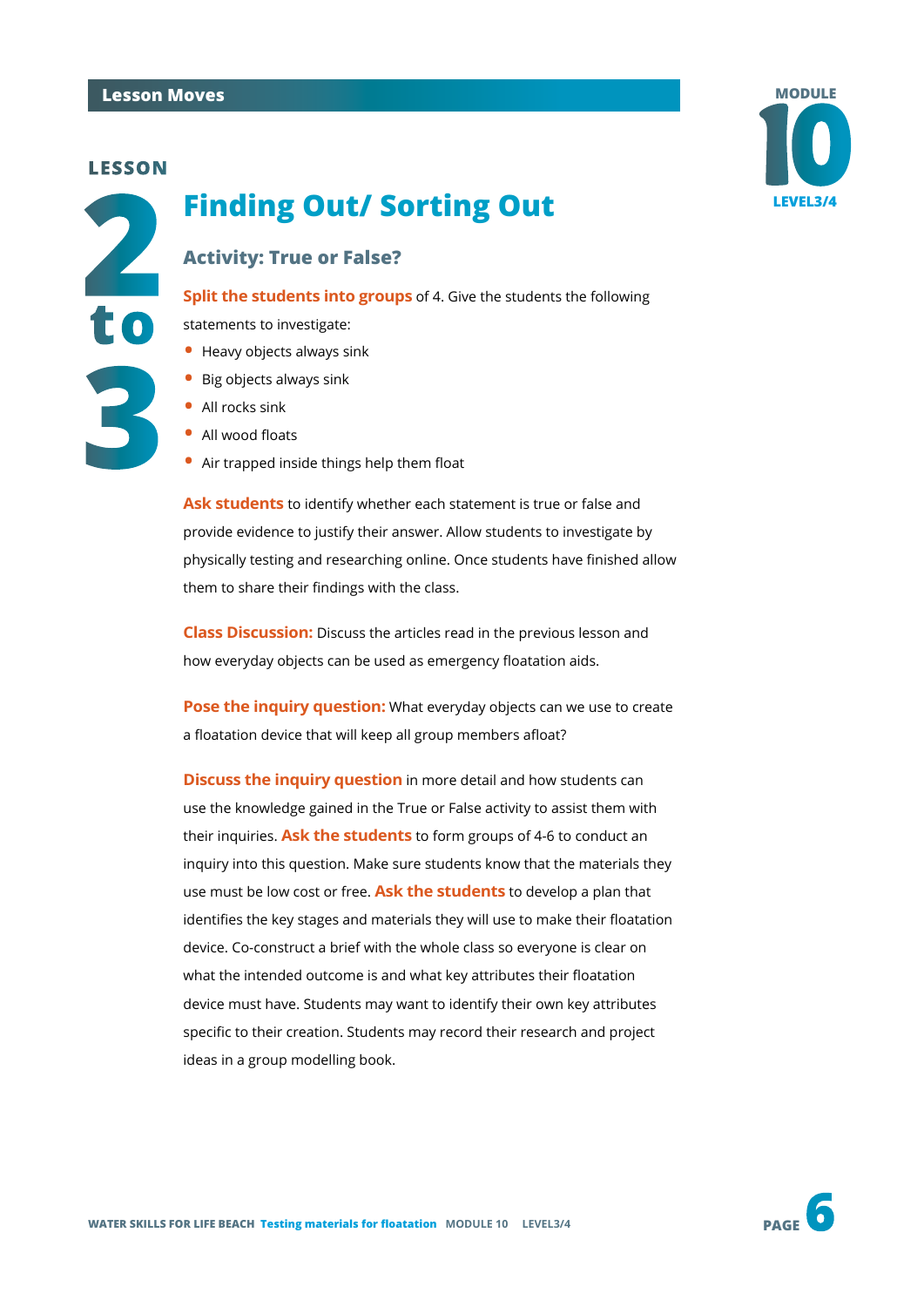#### **Example of the brief:**

The floatation device will be able to keep at least four people afloat in a large body of water e.g. pool, beach, lake. It will be easy to transport and be sturdy enough to stay together as one item.

#### **Researching & Collecting Relevant Information**

Students to organise their own way of collecting and sorting information taking into account the following:

- Tools we will use to research
- People we can ask for help
- Where we will keep our research (group modelling book)
- Possible ways we will present our research (take photographs, record observations)
- Are we sure the chosen materials are fit for purpose?
- What materials are we going to use and where will we source them?

#### **Activity: Concept Drawing/Prototype**

Once students have finished researching, they will develop a concept drawing of what they think their final product could look like. Students will also create a prototype of what they would like their end creation to look like - this will be a smaller scale of what the original will be. This will better prepare them for the next phase of the inquiry.



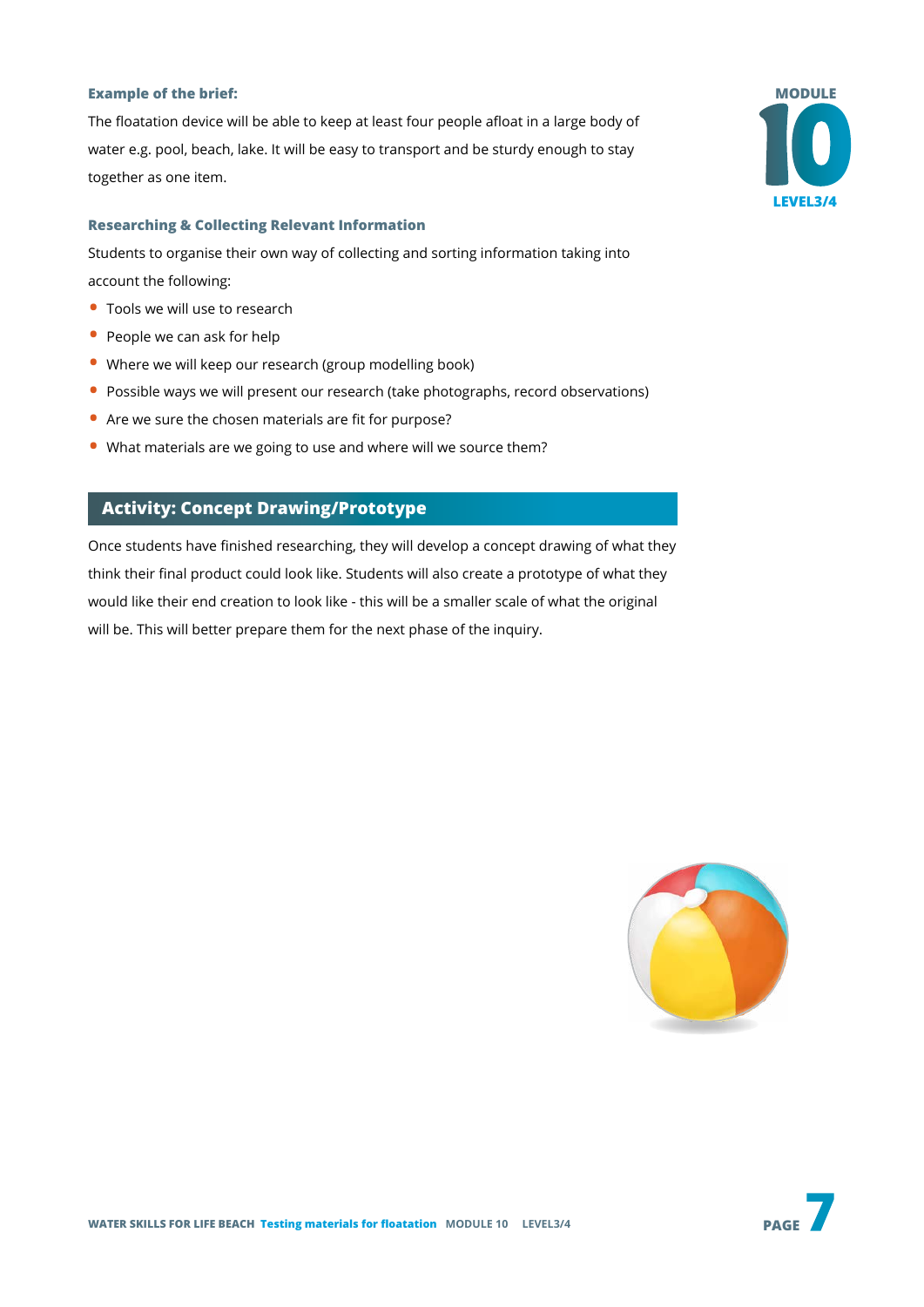**5 to**

#### **Going Further LEVEL3/4**

**Students create** their final floatation device using the materials they have collected. Once completed, allow students to test their floatation devices in the school pool or at the beach. Students must make observations and evaluate the effectiveness of their floatation device and reflect on how it can be improved.

**7 Activity: The 'Help' Signal/ Activity: The 'Help' Signal/ Model to students how to do the help** practice the help signal and provide as Model to students how to do the help signal. Students will buddy up and practice the help signal and provide assistance using a floatation device or another object they can help with.

#### **Objects provided by the teacher:**

Items that float or that can be used to help someone to safety: Chilly bins, plastic bottles, balls, ropes/skipping ropes. Also provide items that sink to get students to stop and think about the items they choose to provide help. **[Water safety for children](https://www.dpanz.org.nz/courses/water-safety-for-children/)** Modules: Stationary surface, flotation and orientation, and Recognising and Assisting Someone in Trouble

#### **Activity: Survival Floating**

Review Rob Hewitt's survival story and discuss the importance of personal buoyancy when a floatation device is not available. Watch the Personal Buoyancy video and teach the floating skills located on the water skills website.